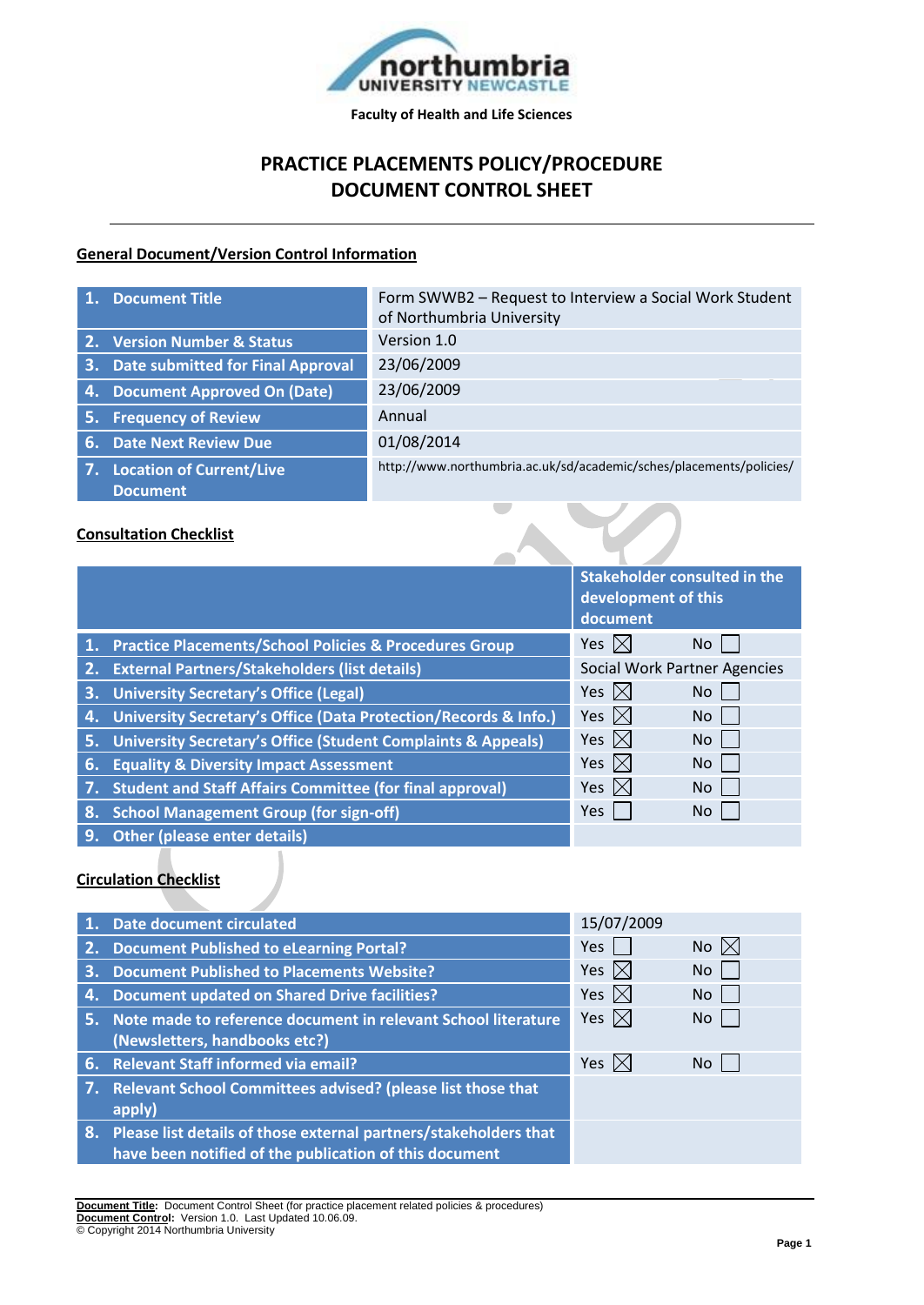

## **FORM SWWB2 - REQUEST TO INTERVIEW A SOCIAL WORK STUDENT OF NORTHUMBRIA UNIVERSITY**

### **CONFIDENTIAL DOCUMENTATION**

The form is designed using MS Word Form please complete by commenting in grey dialogue boxes, tick boxes or selecting from drop down menus. Either print off (and complete by hand in black ink) or Save as a Word Document and forward to the address provided at the end of the form, or e-mail to the Practice Placement Office. A copy will be retained in applicant/student file and by the Practice Placements Office.

**1. Details of Person Requesting Interview (To be completed by the Placement Provider Representative)**

**Name & Title:** 

**Position:** 

**Contact Details:** 

**Date of Request to Interview**: Click here to enter a date.

**Brief Details of reasons for request (only bullet points please):** 

2. **Contact Details (To be completed by the Placement Provider)**

**Student Name:** 

**Programme / Level:** 

**Placement Name:** 

**Practice Assessor:** 

**Link Worker:** 

**Agency Practice Learning Coordinator or Manager:**